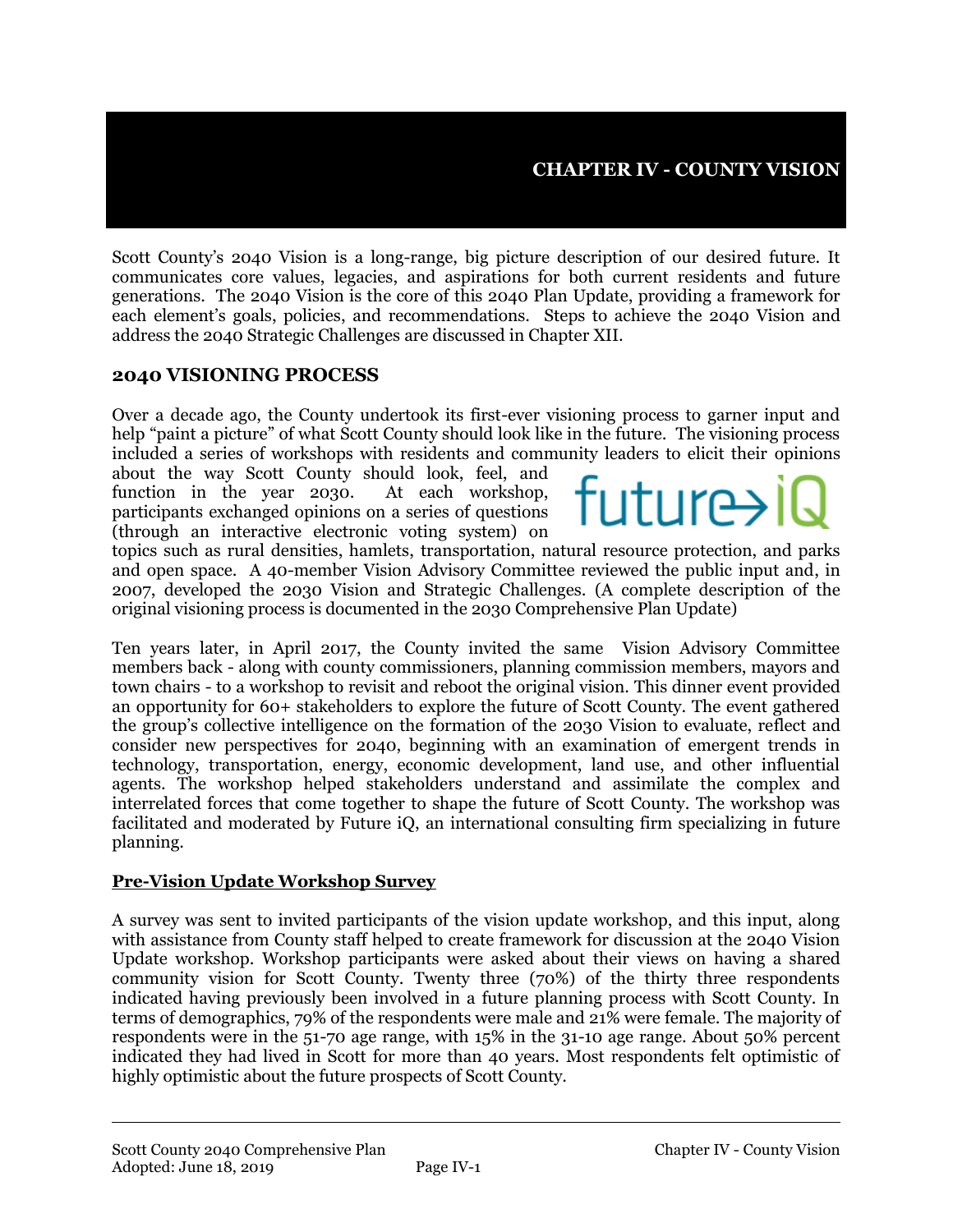Survey respondents were asked two questions referencing the 2006 Scott County Visioning Process. The first identified the Strategic Challenges that must be addressed if Scott County is to be successful in achieving its 2030 Vision and asked if respondents thought these issues are now more or less important than they were in 2006/2007 when the original vision was drafted (see Figure IV-1).



**Figure IV-1: Most Important Strategic Challenges to Achieve 2030 Vision**

Challenges a decade ago that seem to be much more important today to the group included issues around governance, annexation and jurisdictional boundaries; balancing government land use planning and individual property rights, and getting consensus on the type of mix of transportation options to serve job and population growth. Challenges a decade ago that seem to be much less important today included issues around securing countywide agreement on the type, intensity and location of commercial and industrial development.

The second question asked respondents how satisfied they are with the progress that has been made on the six key pillars defined in the original Vision statement (see Figure IV-2). The group felt that the County has made excellent progress in "meeting the human and social needs of our most important resources; our citizens and neighbors." Areas where the group felt there has been some progress, but not enough over the past decade, include "prospering with a diversity of urban and rural lifestyle choices" and "securing a high quality of life for our citizens" through leadership at local, regional, state and federal levels.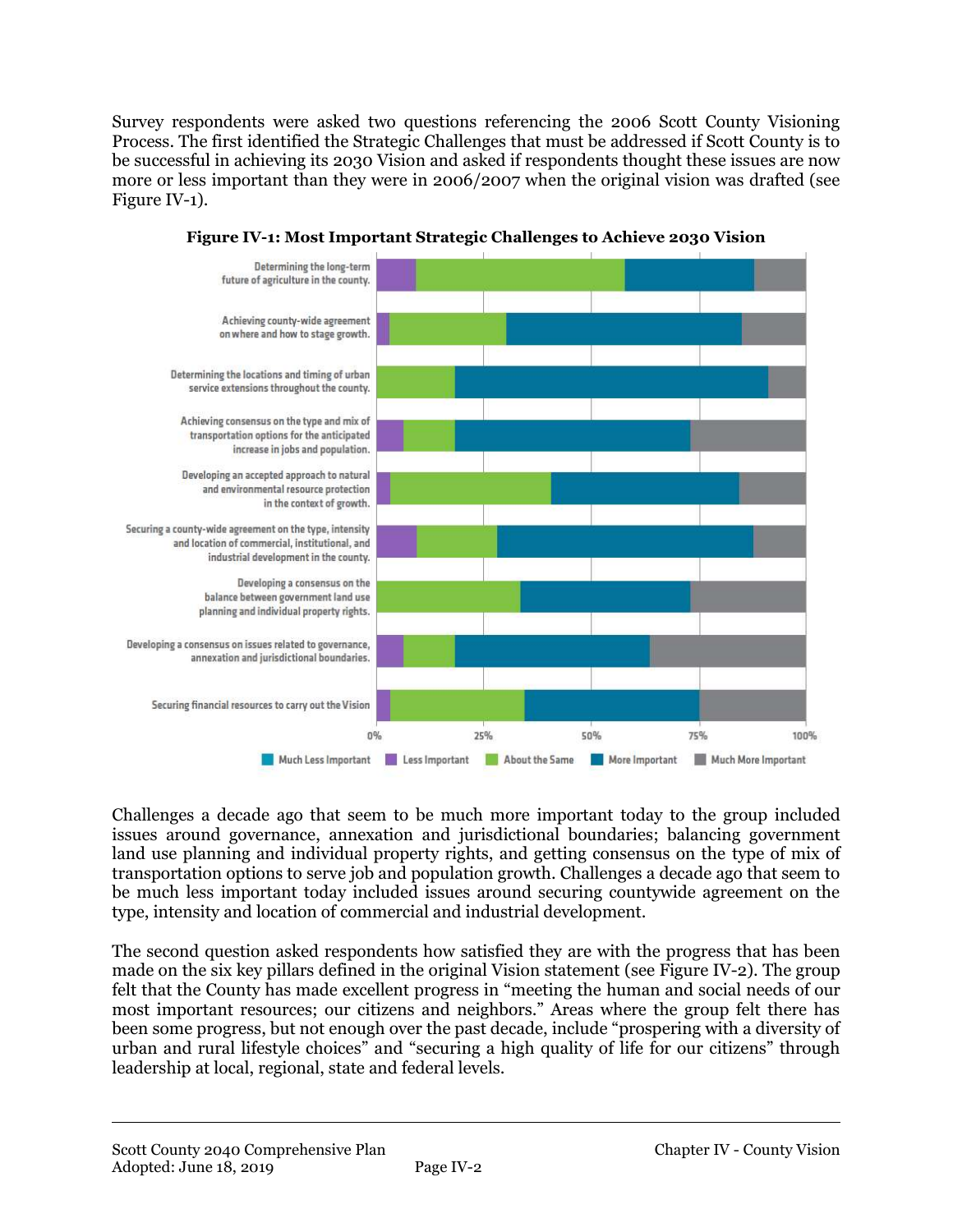

#### **Figure IV-2: Progress Made on 2030 Strategic Challenges**

Finally, survey respondents were asked to describe what they thought were the biggest problems and challenges facing Scott County in the medium and long term (15-20 years), as well as the biggest opportunities facing Scott County in the next 15-20 years (see Figures IV-3 and 4).



#### **Figure IV-3: Biggest Challenges Facing Scott County**

In the next 15 to 20 years, a large majority of respondents (nearly 60%) felt transit and connectivity was the biggest problem or challenge facing the County. Housing and jobs were the next biggest problems or challenges facing the county according to respondents. As for opportunities, many respondents felt "workforce development and jobs" and "commercial development" were areas to capitalize on over the next two decades.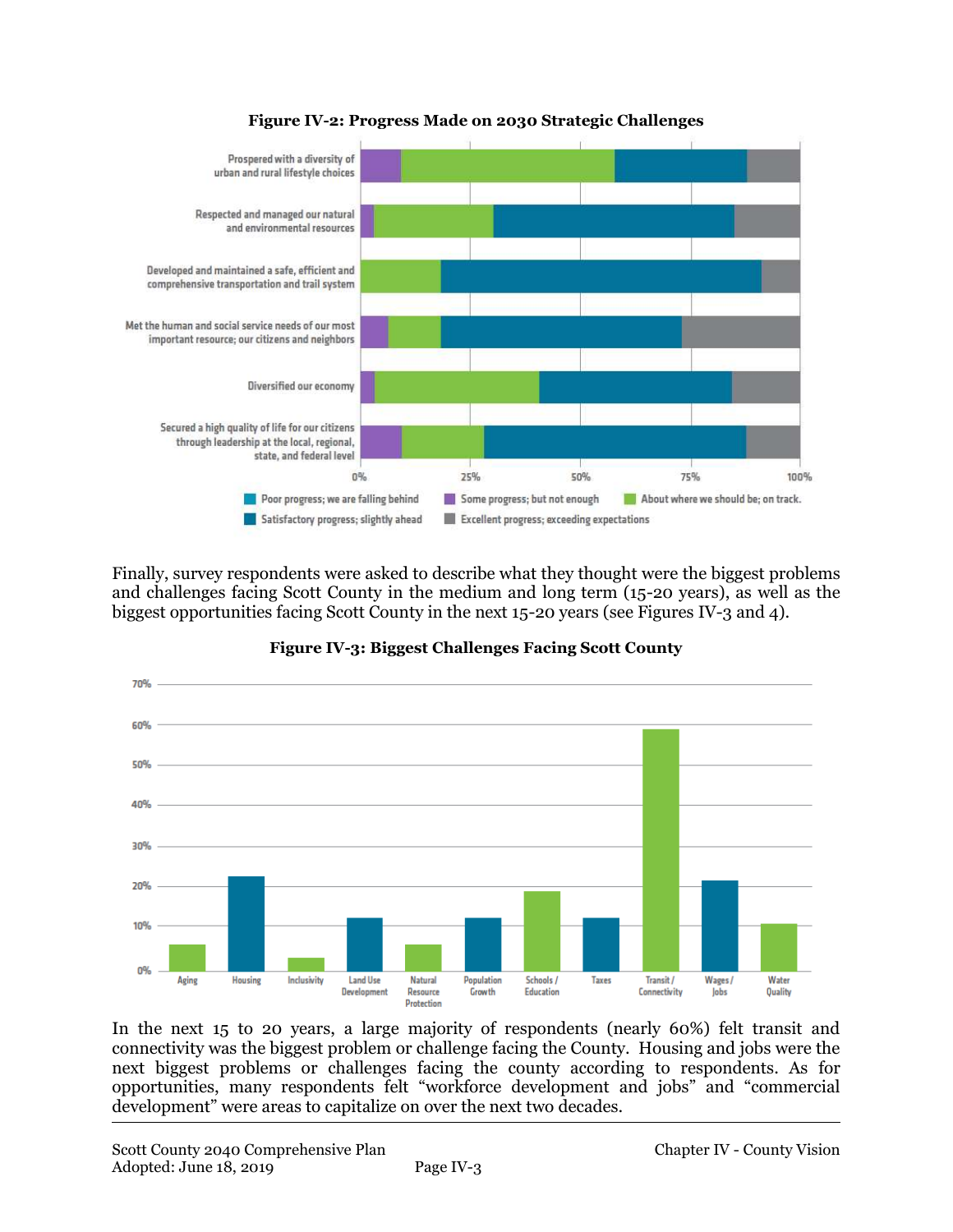

**Figure IV-4: Biggest Opportunities Facing Scott County**

## **2040 Vision Update Workshop**

The half-day vision update workshop was conducted on April 24, 2017, and attended by approximately 40 participants. The workshop was intended to assist in the understanding of future drivers that affect Scott County and look ahead at what is wanted for the County. Outcomes were intended to include recommendations for vision updates that will be used to inform the upcoming comprehensive planning process. In order to begin considering recommendations for the 2040 Vision initiative, Scott County visioning stakeholders and staff reviewed the priorities of the 2030 Vision and were presented with future local and global trends that will affect Scott County in the next 5-20 years. Stakeholders were asked to explore the future by answering the series of questions in table groups. After each question was answered, groups were asked to select one priority issue and present it to the workshop group. A compilation of all responses and priorities are described below.

Workshop participants discussed the ramifications and implications of failing to address Scott County's future challenges and opportunities head on. It was recognized that some of the existing work in the county is already significantly shaping the future directions and actions. As an effort to prioritize potential recommendations for the County's 2040 Vision, participants at the workshop were asked by group to identify what they saw as the most important emerging areas of focus that needed to be added 2040 Vision. Each group reported out and arrived at the following recommendations to guide the County in its vision update

- **Create a sustainable local economy** that supports livable wage jobs; focus on diversifying job opportunities. Locate new business in smaller cities (Belle Plaine, Jordan, New Prague, Elko New Market). Help existing businesses grow or adapt rather than only focusing on new business development. Attract CEOs/executives to live here and subsequently move their business here. Accommodate corporate campus development. Plan for and maintain amenities in the community to attract businesses. Better integrate SMSC into County's economic development plan. Invest in and capitalize on the Minnesota River ports. Expand commercial and residential development in the hamlets. Capture the value of the County's fiber infrastructure.
- **Embrace technology but be brave in slowing the pace of utilization** to ensure new technology is helping build community and not dividing or isolating it. Plan and prepare for automation of vehicles, drones, and the workplace. Consider advances in wastewater management to allow development of hamlets. Explore how technology can enhance secondary education and vocational training. Plan for and respond to security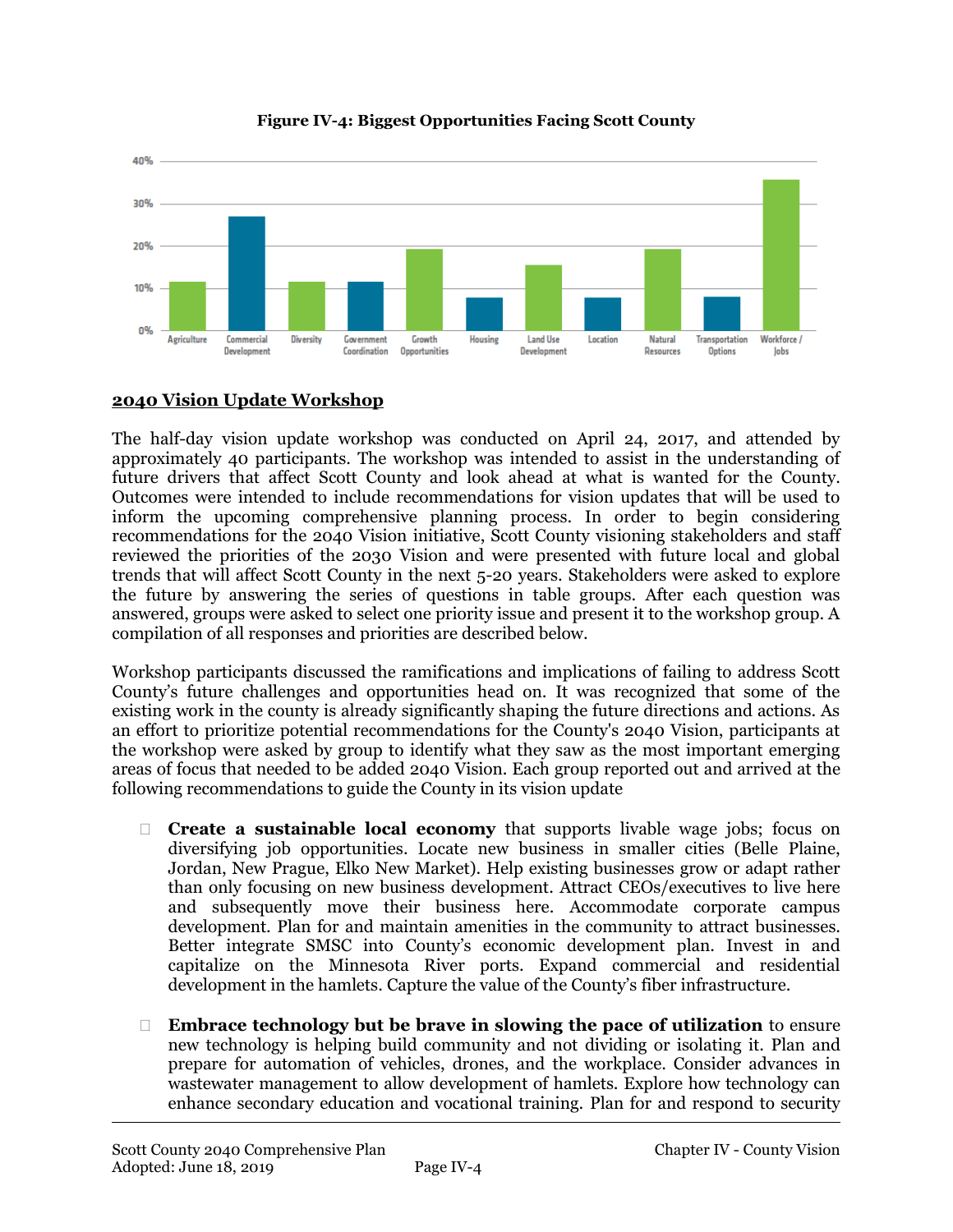threats (terrorism, cyber, ID theft). Plan for and accommodate growth in renewable and alternate energy development.

- **Provide a vision for long-term farmland preservation** (commodity agriculture vs. providing local foods to feed the Twin Cities region). Preserve agricultural land and micro farming. Support farming best practices and policies (particularly as it relates to chemicals and runoff). Preserve water quality and pollinators. Plan for and maintain infrastructure that supports farming.
- **Maintain the County's unique identity in the region**. Recognize the sense of individuality that is prevalent in the county. Remain competitive in the region in "quality of life" metrics. Create and elevate a sense of community. Pay special attention to providing services (transit, trails, social) to the older population in the rural areas. Avoid becoming just like another urbanized county in the Twin Cities region. Connect children to a "slower" environment (parks, trails). Create and maintain diverse ways to connect people. Be nimble in policy and policy making. Set a vision of becoming a "premier community."

## **COUNTY BOARD GUIDING PRINCIPLES**

The Scott County Board of Commissioners has established guiding principles to direct County personnel and its actions. These guiding principles are intended to facilitate the transaction of business by the County Board, County staff and established citizen advisory committees. The following Scott County Board of Commissioners guiding principles (goal, vision, mission and values) are important considerations when updating the 2040 Vision.

#### **Scott County Goal, Vision, Mission, and Values**

#### **Goal**

Safe, Healthy and Livable Communities

#### **Vision**

Scott County: Where individuals, families, and businesses thrive.

#### **Mission**

To advance safe, healthy, and livable communities through citizen-focused services

#### **Values**

- Stewardship: Ensuring the responsible and stable investment of taxpayer dollars and communicating its value to the public.
- Partnership: Aligning existing resources, volunteers and programs to achieve shared goals
- Leadership: Anticipating changes and managing challenges based on reliable information and citizen input.
- Commitment: Developing a high quality workforce that is dedicated to advancing a safe, healthy and livable community
- Customer Service: Creating a customer experience that is respectful, responsive and solutionoriented.
- Innovation: Exploring and adopting new technologies and processes with the goal of improving service and reducing the long term cost of service delivery.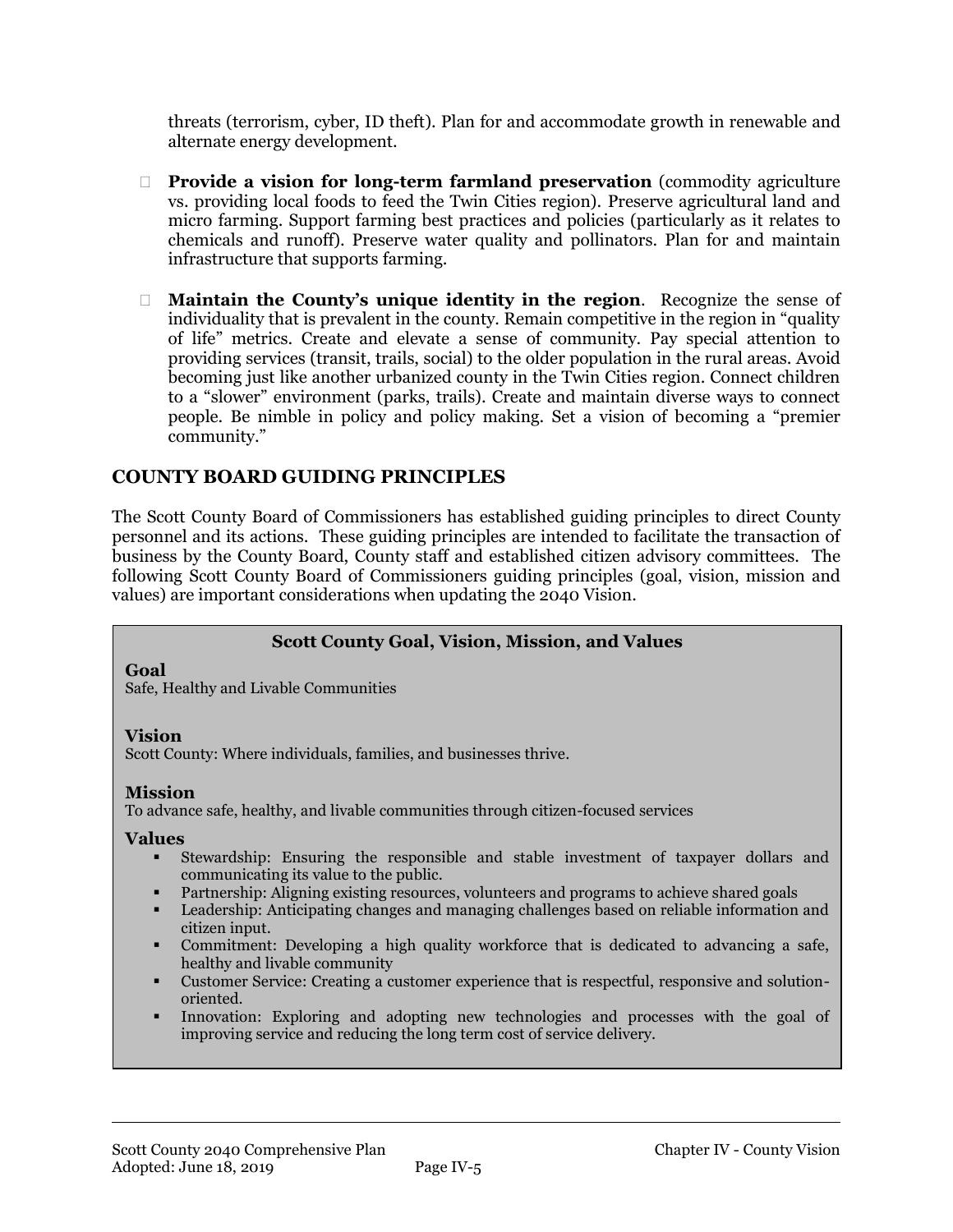#### **2040 VISION**

The following is the 2040 Vision for Scott County based on a culmination of input received during the 2040 community engagement and visioning processes. Taken together, some common "word clouds" (a graphical representation of word frequency) emerged that informs the 2040 Vision update: *identity, sustainability, mobility, technology, connectivity,* and *time*.

## **2040 Vision**

In 2040, Scott County is a well-planned, safe, prosperous and fiscally responsible community built by citizens and businesses who value neighborhoods, education, families, health, and public safety, and who enjoy its natural beauty, rural character, and location in the region. In 2040, Scott County is recognized metro-wide as one of the best places to live, work, shop, and play in the Twin Cities because we have:

- prospered with a diversity of urban and rural lifestyle choices while maintaining a unique identity in the region;
- respected and managed our natural, aggregate, agricultural and environmental resources;
- developed and maintained a safe, efficient, and comprehensive transportation, mobility and trail system;
- met the human and social service needs of our most important resource…our citizens and neighbors, who are stable, connected, educated and contributing;
- expanded our sustainable, local economy that supports livable wage and diversified job opportunities; and
- secured a high quality of life for our citizens through leadership and partnership at the local, regional, state, and federal level; and.
- created a place where our citizens have time; time to socially interact, time to adapt, time to learn and innovate, and time to enjoy active, healthy lifestyles.

The following is the 2040 Vision for Scott County expanded with more description:

# **2040 Vision (with supplemental description)**

In 2040, Scott County is a well-planned, safe, prosperous and fiscally responsible community built by citizens and businesses who value neighborhoods, education, families, health, and public safety, and who enjoy its natural beauty, rural character, and location in the region. In 2040, Scott County is recognized metro-wide as one of the best places to live, work, shop, and play in the Twin Cities because we have:

*Prospered with a diversity of urban and rural lifestyle choices while maintaining a unique identity in the region* – We have accomplished this balance through fair, proactive, broad-based, regional collaboration and cooperation in both meeting the day-to-day needs of the citizens of Scott County and preparing for the challenges and opportunities of the future.

- Our cities have ample room for growth and expansion, diverse job opportunities, abundant goods and services, vibrant downtowns, a range of housing choices within close proximity to local and regional infrastructure investments, quality community services and amenities, and convenient access to transportation corridors.
- Our hamlets continue to serve as compact, convenient places for gathering and commerce in the rural areas.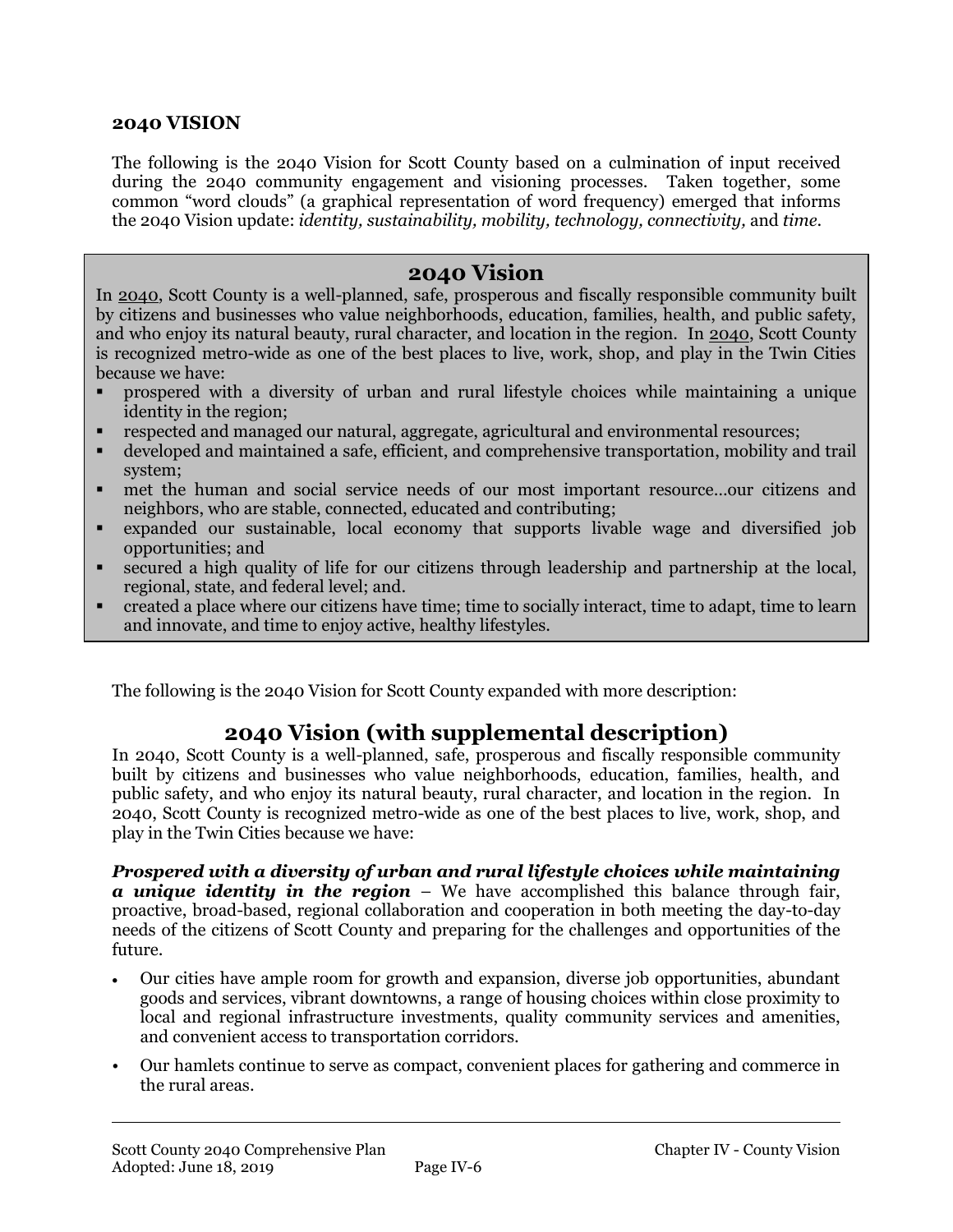- Our rural areas offer a living environment with a range of lot sizes for single-family homes, hobby farms, productive farmland, natural areas, scenic landscapes, and recreational opportunities. As a result of proactive planning, many of our rural neighborhoods have developed as clusters utilizing evolving technologies for community sewer and water service, and providing open space and conservation corridors while preserving for essential infrastructure.
- Our expansive agricultural areas, with large tracts of farmland and dispersed housing options, provide open space and rural lifestyles while preserving our heritage and history.

*Respected and managed our natural, aggregate, agricultural and environmental resources* – Our rivers and streams, lakes and wetlands, bluffs and river bottoms, wildlife habitats and significant natural and agricultural areas are preserved for current and future generations to enjoy.

- Our undeveloped landscape is made up of rolling farmland, woodlots and open fields.
- Our 2040 developed landscape includes parks, greenways, and conservation corridors based on natural resource inventories.
- We have managed a plentiful supply of quality drinking water for all residents.
- We have managed our surface and groundwater systems in face of rapid growth and intensive farming activity.
- When opportunities were presented, we worked with landowners to restore wetlands and reestablish historic drainage patterns.
- Through careful planning, orderly development, and land stewardship, we have protected our natural resources through both public and private means to ensure a high quality of life.
- Natural open spaces and conservation corridors have been provided through the use of cluster development, density options, innovative site design, and through public-private partnerships.
- We recognize the importance of preserving our natural resource base as a way to foster and retain economic and tourism development and to support healthy, active lifestyles.
- We have encouraged development that promotes active, healthy lifestyles. We have turned our attention back to one of our most treasured natural assets, the Minnesota River, as a place to recreate, learn, live and enjoy.
- We have promoted development patterns aimed at reducing air and water pollution and encouraged development practices that maintains the health of our environment.
- Our public is educated on the importance of resource and energy conservation to reduce the amount of waste and preserve the environment for future generations.
- We continuously build on our vision by actively engaging residents in further planning for our natural resources.

*Developed and maintained a safe, efficient and comprehensive transportation, mobility, and trail system* – Our countywide transportation network is a safe, efficient, and multi-modal (highways, transit, and trails) system that supports and promotes expansion of the county's economic base. We have focused on maintaining and optimizing safety of our existing roadways and trails. We have participated in regional transportation projects aimed at reducing traffic congestion and travel times for our residents. This has led to a more efficient and integrated transportation system within the wider metropolitan region.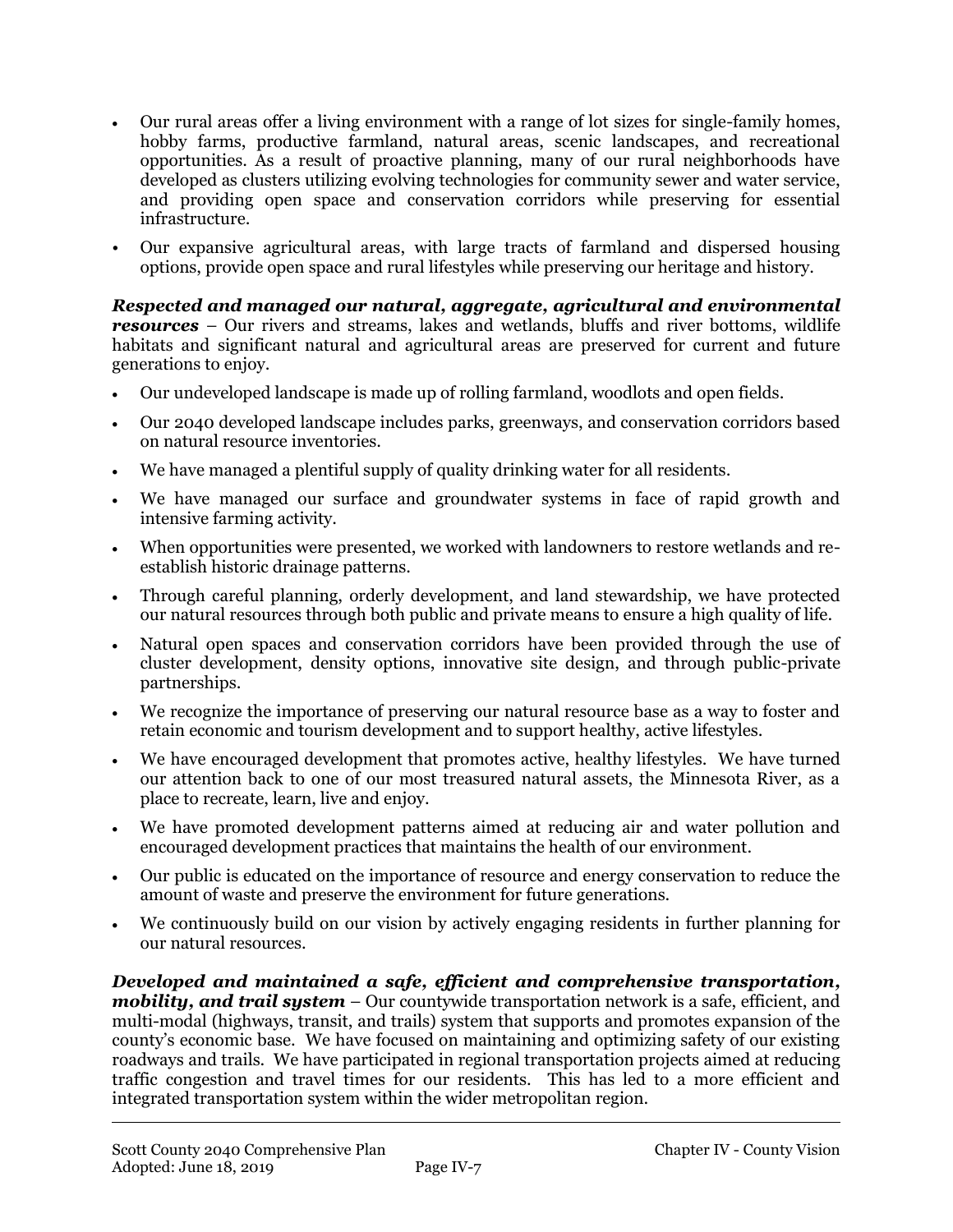- Future road and trail corridors have been established and reserved in planned growth areas before development occurs.
- A countywide trail system has been developed along road corridors and cross country to link our cities, parks, hamlets, and other points of interest as well as provide a safe alternative for pedestrians and cyclists to move about the county supporting an active lifestyle.
- This system has provided active outdoor recreational opportunities. Transit has met the needs of our diverse population.
- By 2040, our transportation and trail system enhances the quality of life for our citizens, and minimizes the system's overall capital and annual operating costs.
- We continue to explore new ways to move people, goods and services to, from, and within our community and build upon this vision by actively engaging our residents and businesses in further transportation and trail planning.

*Met the human and social service needs of our most important resource . . . our citizens and neighbors, who are stable, connected, educated and contributing* – We have worked collaboratively with our partners to provide the critical human infrastructure needed to serve the well-being of our long-term residents and businesses, and our welcomed newcomers.

- Health care, transportation, security and social services for our aging population are being met locally.
- Volunteers share with professionals the responsibility for providing public safety skills and services.
- All levels of high-quality education are available; we have life-long learning opportunities.
- Cultural diversity is celebrated.
- For the safety of our residents, we have anticipated major challenges caused by humans or nature.
- Our parks, trails, community and cultural centers, libraries, schools, and places of worship serve all generations as places to gather, connect with the community, and support an active lifestyle.
- Services have been extended, in a planned and orderly manner, to meet population demands and changing demographics.

*Expanded our sustainable, local economy that supports livable wage and diversified job opportunities* – We have a majority of our workforce working inside the county. We have planned and marketed land along our major transportation corridors for commercial and industrial development.

- The appearance of these corridors have been enhanced to promote quality development and site design, and to promote long-term investments.
- Our cities' historic downtowns are vibrant; and the commercial nodes in our communities provide goods and services to our residents.
- We have developed the necessary "information infrastructure" in both our urban and rural areas to foster economic development and enhance communication.
- We continue to attract visitors to our full range of tourism destinations both public and private. We recognize the importance the tourism industry has on our local economy.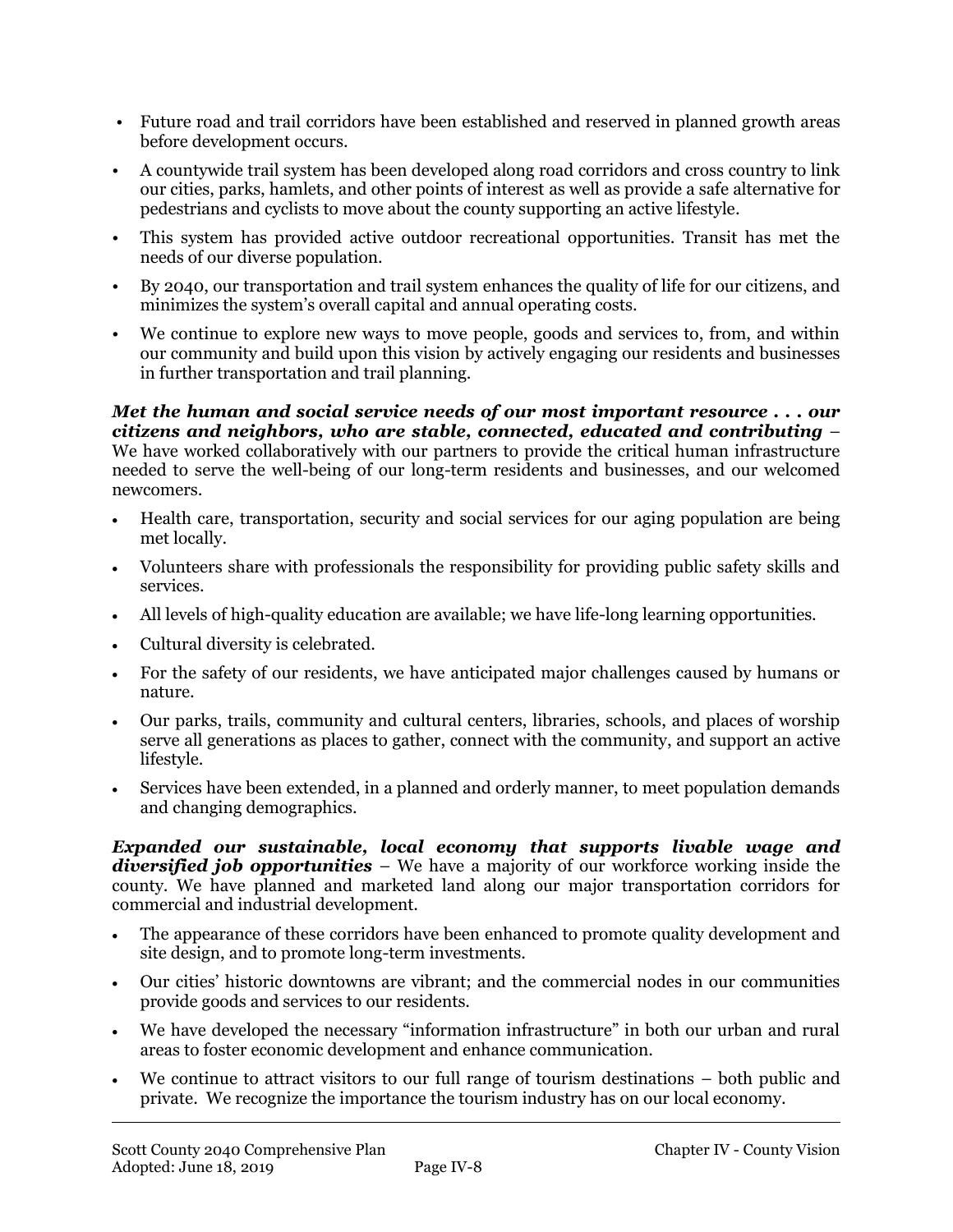Our success in economic development has been driven by our high quality of life (safe communities, quality schools and parks, abundant natural resources, and convenient access to the region) and dedication to serving the needs of our residents.

*Secured a high quality of life for our citizens through leadership and partnership at the local, regional, state, and federal level* – We have taken the lead in the region in finding new and innovative ways to look beyond our political boundaries for solutions to challenges of the twenty-first century. Our residents recognize that community prosperity will continue well beyond 2040. We also recognize the balance between economic growth and prosperity and the preservation of the ways of life that is cherished by many.

- Our cities, rural communities, and tribal community work together, share resources, exchange information, and tackle tough issues in a collaborative effort to save taxpayer dollars and build leadership in public service.
- We have maintained an open line of communication with the public and our partners on important issues facing our community.
- We have planned for urban expansion to meet the needs of projected future growth and development for the second half of this century.
- We recognize that, in some places, our abundant farmland is an interim use that will eventually, in the long term, become more profitable as developed land in an urban setting.
- We have adapted to and taken advantage of evolving technologies to meet the challenges of the future.
- We have worked with local, regional and state agencies to plan for this future growth so that development can continue to be managed in a way that enhances our overall quality of life.
- We continuously build on our vision by actively engaging landowners, residents, businesses, local governments, and regional and state agencies in proactive growth management planning in Scott County.
- We have taken the position that initial growth and development should pay for itself as much as possible and not fall on the backs of our current residents.
- We have taken steps to manage growth in a positive way, to act fiscally responsible and with deliberation when making decisions that affect our high quality of life and that of our children's children.

*Created a place where our citizens have time; time to socially interact, time to adapt, time to learn and innovate, and time to enjoy active, healthy lifestyles* – Time is a critical resource for many of our citizens, and the lack of it was expressed in many surveys and focus groups as the key barrier to civic involvement, social interaction, active living, healthy eating, and park and trail usage. Home to a large number of families where both parents are working and ever-increasing average commute times (26 minutes in 2014 – longer than the average in the entire region), it is no wonder many Scott County residents just don't have time. By 2040, we have taken steps to reverse this trend - to the greatest extent possible - and given back a little of this precious resource.

- We have promoted land development patterns aimed at reducing long car trips for daily errands. We have created more walkable, bikable neighborhoods in close proximity to employment areas, shopping, schools, hospitals, and offices.
- We have grown or attracted more job opportunities that match the skills of our labor force,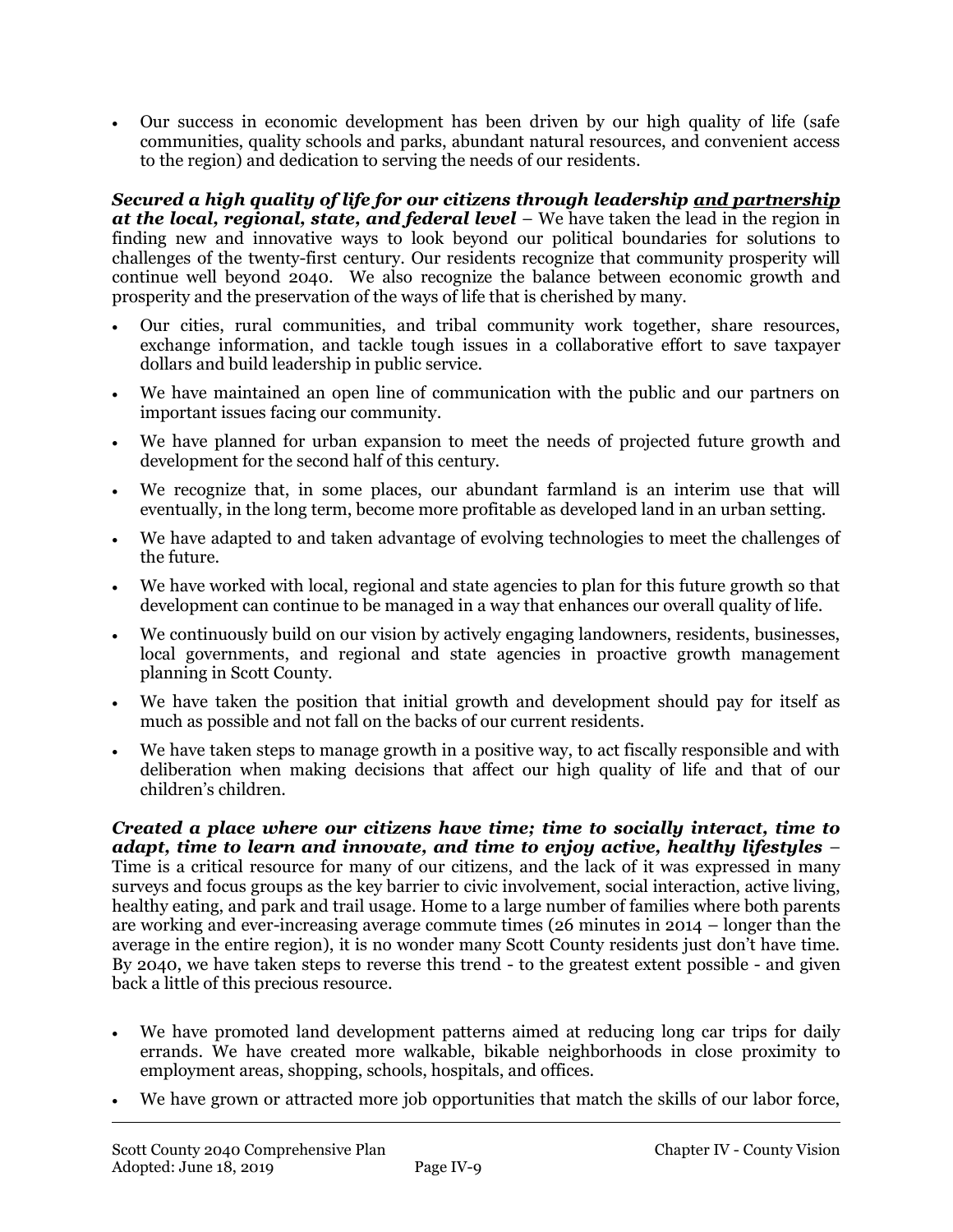resulting in more people living and working within the County and fewer people making long commutes every day outside the county for employment.

- We have grown or attracted more shopping, eating, marketplace, recreation and entertainment uses within our own communities - resulting in more people staying or buying "local".
- Our residents have access to high-speed Internet services (as well as next-generation gigabit speeds). Our cities, townships, schools and large employment centers are all connected to the County's fiber ring; creating more and more opportunities for our residents to work, collaborate, study or (re-)train for a career right from their home or business.
- We have developed a wider array of housing choices for our residents. Not only are singlefamily homes in all price ranges available, but townhomes, apartment buildings, and senior living complexes are all located within the same community. Our residents have ample opportunities to remain in their community while moving throughout different stages of life. Our young adults and seniors have housing choices to remain close to their families.
- We have employed technology to allow more people to access local government services online or 24-hour access to provide more convenience to the customers.
- We have expanded transit and mobility services to allow more residents to travel within the county without driving a car. We have started laying the infrastructure and policy groundwork to accommodate autonomous vehicles and deliveries, and ride shares. This has allowed our residents to use transport time for more productive use or social interaction.